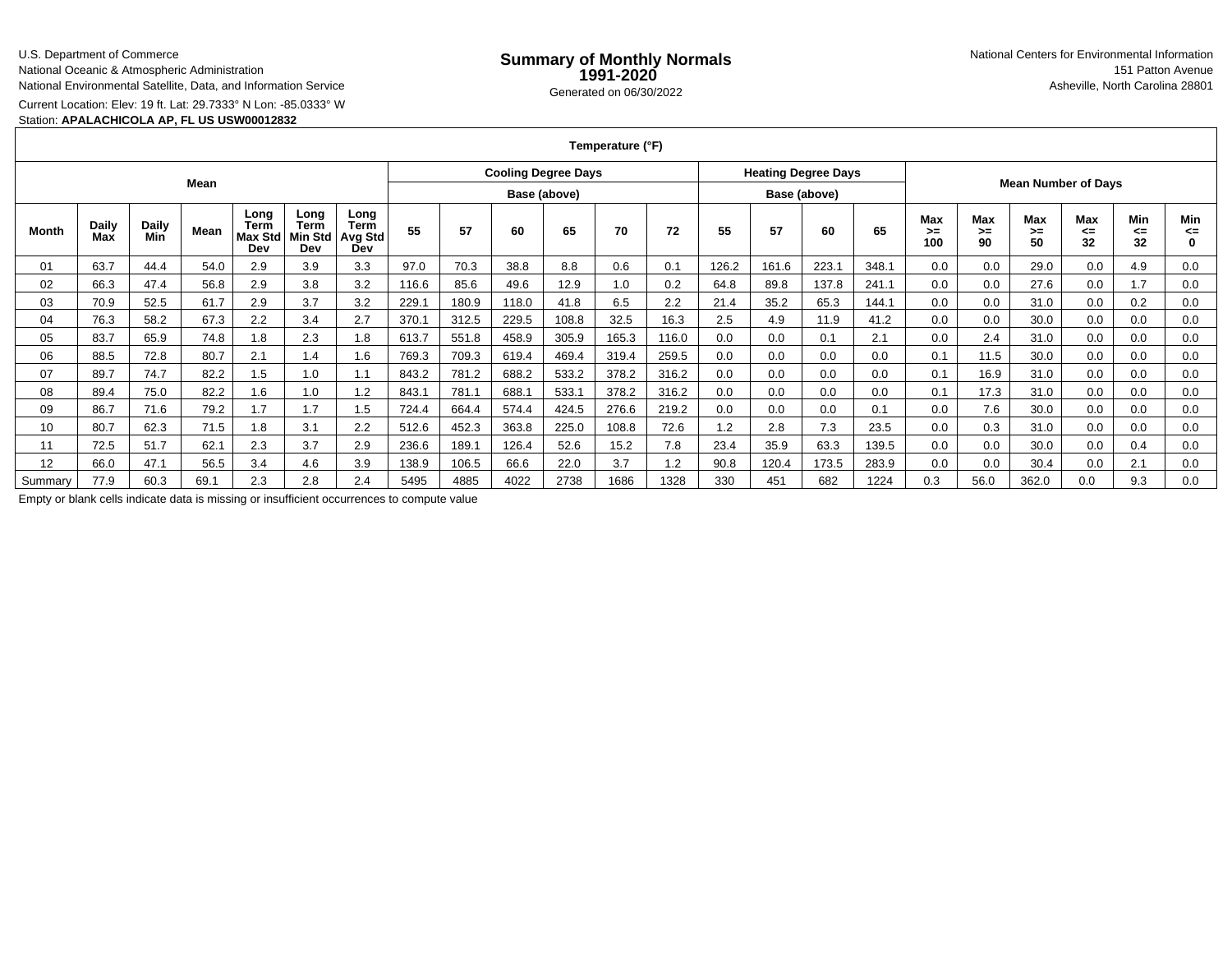U.S. Department of CommerceNational Oceanic & Atmospheric Administration

National Environmental Satellite, Data, and Information Service

e **Summary of Monthly Normals**<br> **1991-2020** 151 Patton Avenue **1991-2020** 1997-2020 e Generated on 06/30/2022 Asheville, North Carolina 28801 National Centers for Environmental Information151 Patton Avenue

Current Location: Elev: 19 ft. Lat: 29.7333° N Lon: -85.0333° W

Station: **APALACHICOLA AP, FL US USW00012832**

## **Precipitation (in.)**

| $\cdots$     |               |           |                                                                                                                               |                            |           |                                                         |       |       |  |  |  |  |
|--------------|---------------|-----------|-------------------------------------------------------------------------------------------------------------------------------|----------------------------|-----------|---------------------------------------------------------|-------|-------|--|--|--|--|
|              | <b>Totals</b> |           | <b>Precipitation Probabilities</b><br>Probability that precipitation will be<br>equal to or less than<br>the indicated amount |                            |           |                                                         |       |       |  |  |  |  |
|              | <b>Means</b>  |           |                                                                                                                               | <b>Daily Precipitation</b> |           | <b>Monthly Precipitation<br/>vs. Probability Levels</b> |       |       |  |  |  |  |
| <b>Month</b> | Mean          | $>= 0.01$ | $>= 0.10$                                                                                                                     | $>= 0.50$                  | $>= 1.00$ | 0.25                                                    | 0.50  | 0.75  |  |  |  |  |
| 01           | 4.06          | 9.8       | 4.9                                                                                                                           | 2.1                        | 1.0       | 1.89                                                    | 3.42  | 4.97  |  |  |  |  |
| 02           | 4.17          | 8.8       | 5.7                                                                                                                           | 2.6                        | 1.4       | 2.84                                                    | 4.23  | 5.17  |  |  |  |  |
| 03           | 4.34          | 7.9       | 4.9                                                                                                                           | 2.3                        | 1.1       | 2.15                                                    | 3.90  | 6.25  |  |  |  |  |
| 04           | 2.91          | 6.5       | 3.6                                                                                                                           | 1.6                        | 0.8       | 0.72                                                    | 1.92  | 4.10  |  |  |  |  |
| 05           | 1.87          | 5.7       | 2.8                                                                                                                           | 1.2                        | 0.5       | 0.44                                                    | 1.85  | 2.61  |  |  |  |  |
| 06           | 5.86          | 11.1      | 7.3                                                                                                                           | 3.7                        | 1.9       | 3.25                                                    | 4.38  | 7.00  |  |  |  |  |
| 07           | 5.74          | 15.0      | 9.7                                                                                                                           | 3.8                        | 1.7       | 4.29                                                    | 5.16  | 7.62  |  |  |  |  |
| 08           | 7.79          | 15.3      | 9.7                                                                                                                           | 4.4                        | 2.3       | 4.91                                                    | 7.71  | 9.70  |  |  |  |  |
| 09           | 5.38          | 11.5      | 7.1                                                                                                                           | 3.5                        | 1.9       | 3.81                                                    | 5.43  | 7.08  |  |  |  |  |
| 10           | 3.63          | 7.8       | 3.2                                                                                                                           | 1.6                        | 0.7       | 1.67                                                    | 3.26  | 4.47  |  |  |  |  |
| 11           | 3.74          | 8.9       | 4.0                                                                                                                           | 1.9                        | 1.0       | 1.51                                                    | 2.64  | 5.16  |  |  |  |  |
| 12           | 3.59          | 10.1      | 4.9                                                                                                                           | 2.1                        | 1.2       | 2.05                                                    | 2.92  | 4.12  |  |  |  |  |
| Summary      | 53.08         | 118.4     | 67.8                                                                                                                          | 30.8                       | 15.5      | 29.53                                                   | 46.82 | 68.25 |  |  |  |  |

Empty or blank cells indicate data is missing or insufficient occurrences to compute value